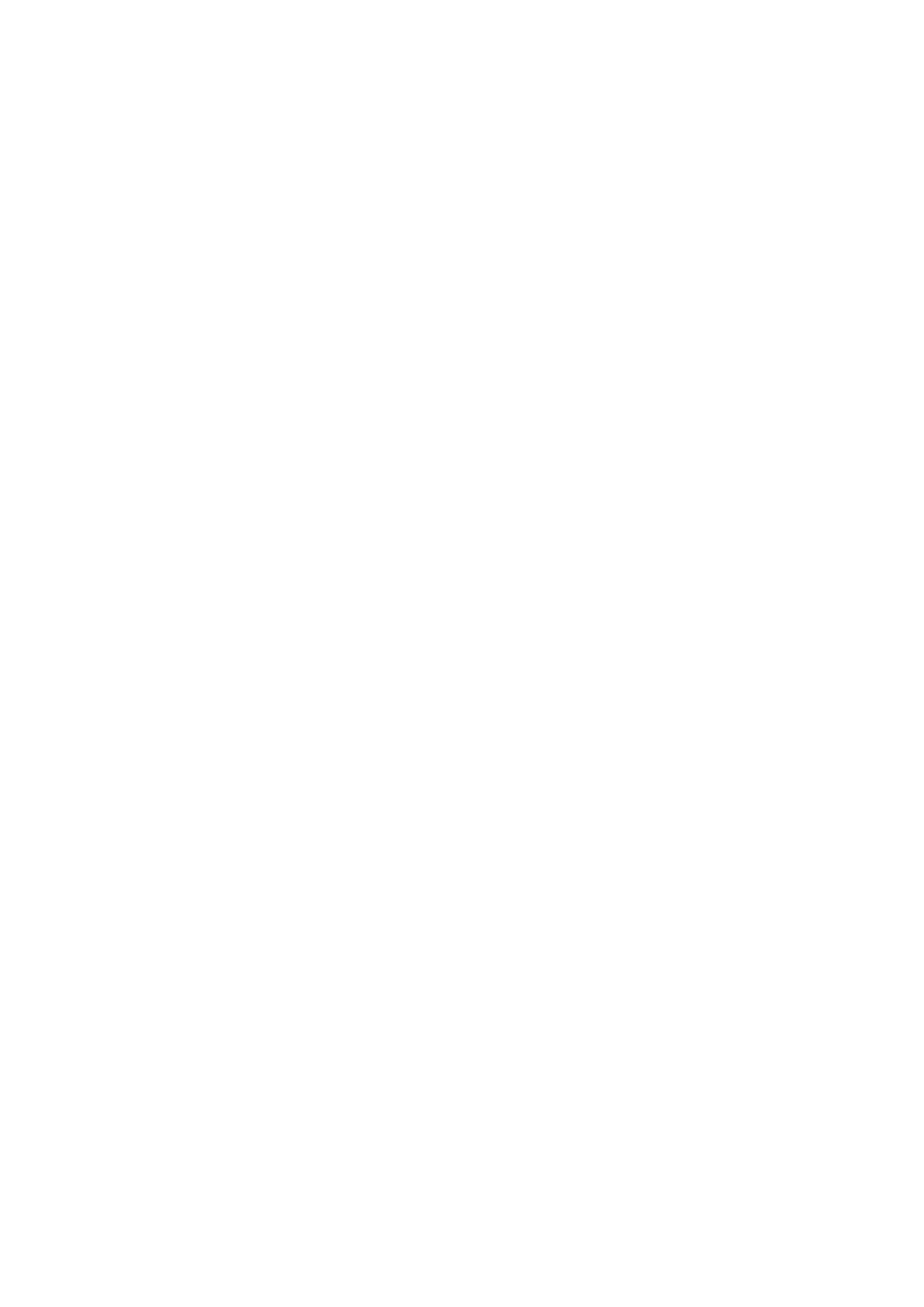## Air pollution in Krakow – particulate matter, its characteristics and origin

#### Wanda Wilczyńska-Michalik<sup>1</sup>, *Łukasz Tyrała<sup>2</sup> & Marek Michalik<sup>2</sup>*

<sup>1</sup>Institute of Geography, Pedagogical University of Kraków, Podchorążych 2, 30-084 Kraków, Poland, <sup>2</sup>Institute of Geological Sciences, Jagiellonian University, Gronostajowa 3a, 30-387 Kraków, Poland

Introduction: High levels of particulate matter (PM) concentration in the atmosphere in Krakow have been a problem of great concern for many years, and while a drop in concentration of PM was observed in the final two decades of the  $20<sup>th</sup>$  century, the problem of air pollution is still important. Since the end of the last century, the average concentration of PM has stabilized at a relatively high level, often exceeding the limits determined by EU regulations. It is possible, based on single particle analysis, to prove that primary PM originates mainly from residential heating, vehicular exhausts, industrial emissions, and natural sources. Secondary aerosol particles (e.g. sulphates and secondary organic aerosols) are also abundant.

Methods: The single particle analysis is based on the scanning electron microscopy fitted with energy dispersive spectrometry (SEM-EDS) determination of particles size, morphology and chemical composition. Various methods of sample collection and preparation for SEM-EDS analysis were applied.

Results and conclusions: High concentration of fine and ultrafine particles in aerosol in Krakow is typical. Carbonaceous particles strongly dominate in PM1. Soot of various origins occurring as discrete particles (approx. 50 nm in diameter) or aggregates containing several particles are the most commonly found in the studied material. Soot particles often constitute about 80% of the total number of particles in PM2.5. Elongated, often branched, chain-like or densely packed aggregates composed of numerous soot particles are also present. Rounded carbonaceous particles (up to

500 nm) or partly irregular particles probably represent secondary organic aerosols. Particles of this type are often seeded on soot particles. Analysis of soot from various emission sources (e.g. household heating, vehicular emissions) indicates that the distinction of their origin based on the particles' size and morphology is impossible.

Sulphates, chlorides and nitrates represent secondary aerosols. Na, Na-K, Na-K-Ca, or Ca sulphates are present as irregular granular particles or polyhedral particles with rounded edges. KCl occurs as polyhedral, partly rounded particles. Sulphates and chlorides often develop on soot aggregates. Small crystals of nitrates are scarce. Carbonates (usually Mg-Ca carbonates) were noted. Ca, Ca-K, Ca-Mg-K, and Ca-Mg-K-Fe aluminosilicate particles occur as discrete grains or as aggregates, often mixed with Na-K or Ca sulphates.

Silicate or aluminosilacte mineral components are present mainly in coarse (2.5 to 10 μm) fraction. Quartz grains are usually irregular with surfaces partly covered with attached clay minerals. Aluminosilicate spherical particles (containing Ca, Fe, Mg, Ti, K, Na, P) related to coal combustion in power plants are relatively common. Smooth spherical  $SiO_2$  particles from 50 to 150 nm in size often form aggregates.  $SiO_2$  fibres are observed sporadically. Irregular or spherical Fe oxides are sometimes present. TiO<sub>2</sub> particles (from 100 to 350 nm) form aggregates. Sometimes, particles are enriched in Cr, Ni, Zn or other metals. High diversity of bioaerosols is observed in PM samples collected in Krakow.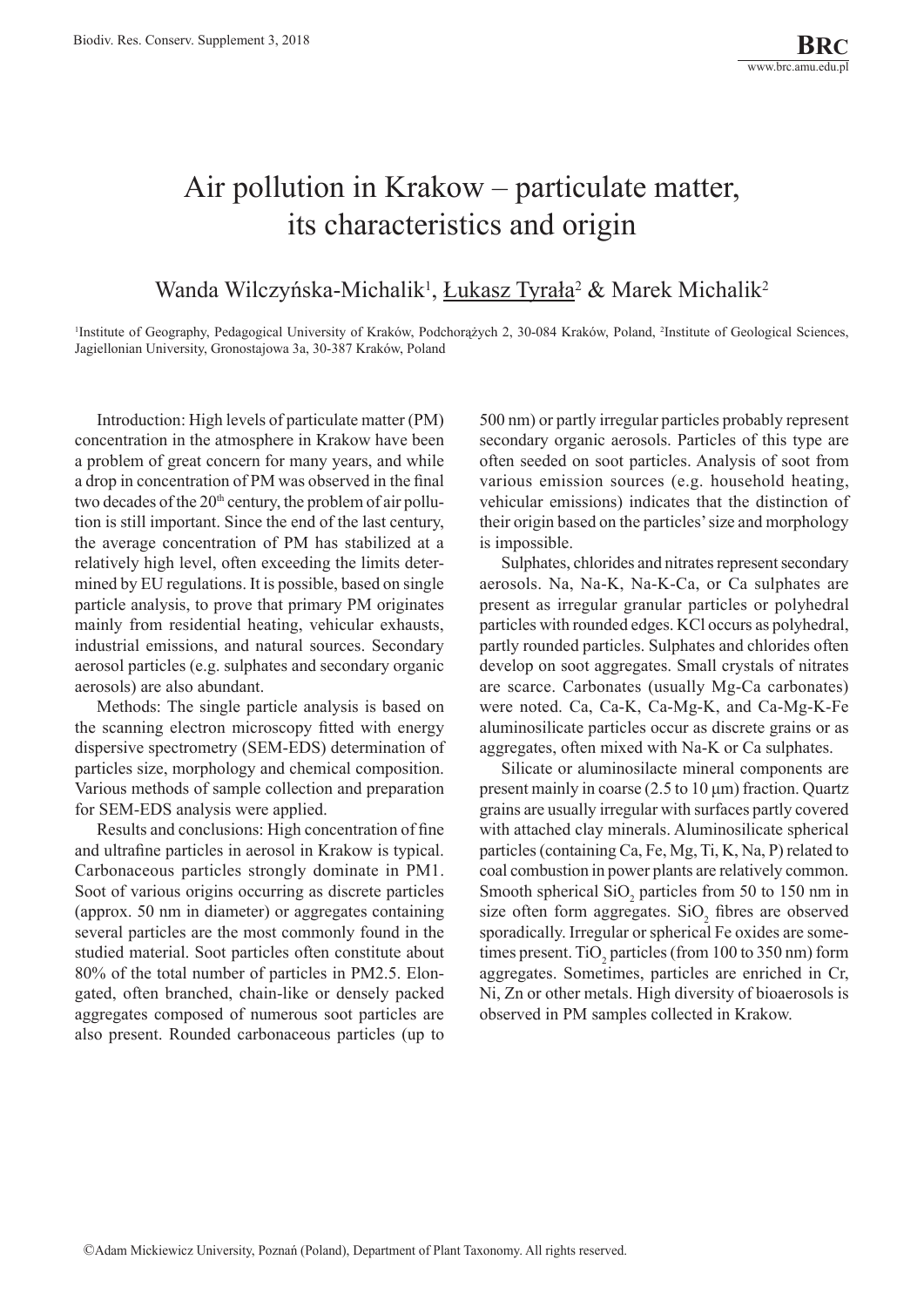### Pollen allergens vs. the phenomenon of smog

#### Małgorzata Puc<sup>1,3</sup>, Tomasz Wolski<sup>2</sup> & Alicja Stacewicz <sup>1,3</sup>

<sup>1</sup>Department of Botany and Nature Conservation, Faculty of Biology, University of Szczecin, Wąska 13, 71-415 Szczecin, Poland, <sup>2</sup>Department of Geosciences, Institute of Marine and Coastal Sciences, University of Szczecin, Mickiewicza 16, 70-383 Szczecin, Poland, <sup>3</sup>Centre of Molecular Biology and Biotechnology, University of Szczecin, Wąska 13, 71-415, Szczecin, Poland

Introduction: Human health and well-being are closely related to the state of the environment. It is estimated that air pollution with particulate matter PM2.5 accounts for nearly 0.5 million premature deaths in Europe, including nearly 80% of deaths due to respiratory diseases and lung cancer. The health effects caused by particulate matter also include nervous system diseases, allergies, asthma and diabetes.

Determining correlation and forecasting the values of pollen concentrations in the case of the threat of smog occurring in the pollen season is important for patients and allergy doctors. It gives the possibility of reducing the risk of adjuvant effects of air pollution on the human body. Such an effect in the case of high exposure to pollen allergens means an additional increase in the body's immune response and the severity of pollinosis symptoms.

Methods: Analysis of the pollen concentration was performed in Szczecin in the seasons of 2008-2017. The volumetric sampler of the Hirst type is located at 21 m above the ground level, in the city centre. To assess the impact of air pollution on the severity of allergic reaction, among others PM10 was used based on data from the meteorological station on the Andrzejewskiego street in Szczecin.

Results and conclusions: The permissible daily level for PM10 is  $> 50 \mu g/m^3$ . In 2008-2017 (10 years period) it was exceeded 255 times, exclusively in the cold periods from November to April, that is during the

heating seasons for households (waste incineration, low quality of coal and use of old furnaces). Exceeding the permissible level of PM10 was usually accompanied by low air temperature, low wind speed (or windless days) and high air humidity. These atmospheric conditions cause the air to "stand" and the impurities to accumulate. All these factors contribute to the creation of smog, although the alarm level for  $PM10 > 300 \mu g/m^3$ (so-called smog alert) in the analyzed period 2008-2017 did not occur. Also, during this period, the admissible levels of other components of the so-called acid smog  $(SO_2)$  or photochemical smog  $(O_3, CO, NO_x)$  were not exceeded.

In 2008-2010, days that were particularly unfavourable for health were distinguished, in which the admissible level for PM10 was exceeded ( $>$  50  $\mu$ g/m<sup>3</sup>) as well as the threshold number of pollen concentration necessary for the occurrence of allergy symptoms in the majority of patients (average value 50 pollen grains in  $1 \text{ m}^3$  of air):

– for Alnus, 28 such days were recorded mainly in February and March; – for Corylus – 3 days, all in March; – for Taxaceae/Cupressaceae – 15 days (mainly in March and 3 days in April); and for Betula – 5 days in April.

Research supported by Polish Ministry of Science and Higher Education as a part of the statutory activities of the Department of Botany and Nature Conservation, Faculty of Biology, University of Szczecin.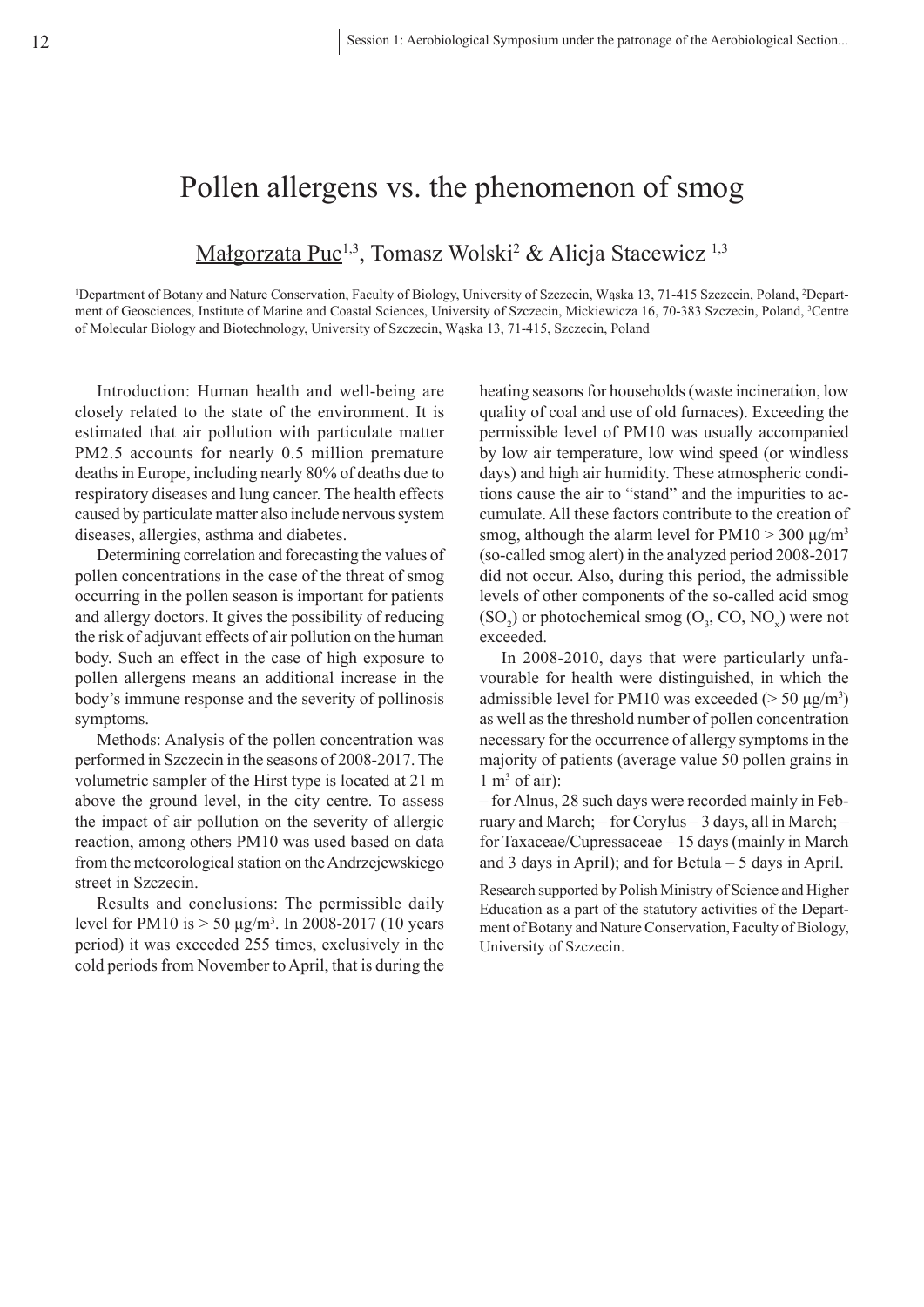# The influence of air pollution on the physiological condition of silver birch (*Betula pendula* Roth) trees – possible correlations with pollen allergenic property

#### Andrzej Skoczowski<sup>1</sup>, Monika Ziemianin<sup>2</sup>, Jakub Oliwa<sup>1</sup>, Andrzej Kornas<sup>1</sup> & Dorota Myszkowska<sup>2</sup>

1 Institute of Biology, Pedagogical University of Cracow, Podchorążych 2, 30-084 Kraków, Poland, <sup>2</sup> Department of Clinical and Environmental Allergology, Jagiellonian University, Medical College, Śniadeckich 10, 31-531 Kraków, Poland

Introduction: The aim of the presented investigations was to estimate physiological conditions of *Betula pendula* Roth specimens in Kraków and Małopolska (Lesser Poland). It is assumed that the physical conditions of *B. pendula* trees are disturbed by pollution, which in turn may affect the chemical composition and metabolic activity of pollen. The physiological condition of the trees were estimated on the basis of the photochemical efficiency of the photosystem II (PSII) and on the optical properties of the leaves. Analysis of fluorescence kinetics of chlorophyll *a* (OJIP test) is a method for determining the impact of many environmental factors on the photosynthesis process. Also the measurements of the leaf reflectance are useful for the study of plants responses to various environmental stresses.

Methods: Studies have been conducted on the leaves of *Betula pendula* Roth at the turn of September and October 2017 at selected sites located in Krakow (Aleje Mickiewicza, Batowice and Ruczaj) and Małopolska (Trzebinia, Gorlice and (Brunary). The PSII photochemical efficiency was measured using a Handy-PEA fluorometer. Results were compiled in the PEA Plus program and selected parameters of chlorophyll *a* fluorescence kinetics were analyzed:  $F_v/F_w$ ,  $F_v/F_0$ , Area, PI, RC/ABS,  $TR_0/RC$ ,  $ET_0/RC$ , and  $DI_0/RC$ . The leaf reflectance was measured using a CID Bio-Science CI-710 spectrometer. The reflectance spectra in the 400- 1000 nm range were recorded using the SpectraSnap software. Then reflectance coefficients were calculated: ARI (anthocyanin content); CRI (carotenoid content);

SIPI (carotenoid to chlorophyll *a* ratio); FRI (flavonoid contents); PRI (an alternative form of assessment of photosynthesis quantum yield and PSII efficiency); WBI (degree of hydration of the leaf tissue).

Results: The values of parameters describing the photochemical efficiency of PSII in tree leaves growing in all analyzed sites are similar, except for those growing at Brunary. In addition, all OJIP curves except those obtained for the tree growing at Brunary, have characteristic inflection points indicating the correct functioning of the energy flow within PSII. However, the measurements of the reflection of the solar radiation from the leaves indicate the differentiation of the physiological state of the leaves at individual sites. The highest reflection of the radiation was observed in birches growing at two sites in Kraków (Batowice and Ruczaj) and in Brunary. The lowest reflection was shown by birch leaves in Gorlice.

Conclusions: Contrary to expectations, trees in areas of a large urban agglomeration do not show a significant stress response. It cannot therefore be ruled out that trees growing in an environment exposed to pollution have adapted to difficult environmental conditions.

Lack of clear differences between the physiological state of the leaves of trees growing in urban areas and areas with a smaller degree of urbanization can also be the result of the strong air pollution occurring more often in these, so far, "clear" areas.

The study was supported by Polish National Science Centre grant no. 2016/21/N/NZ8/01369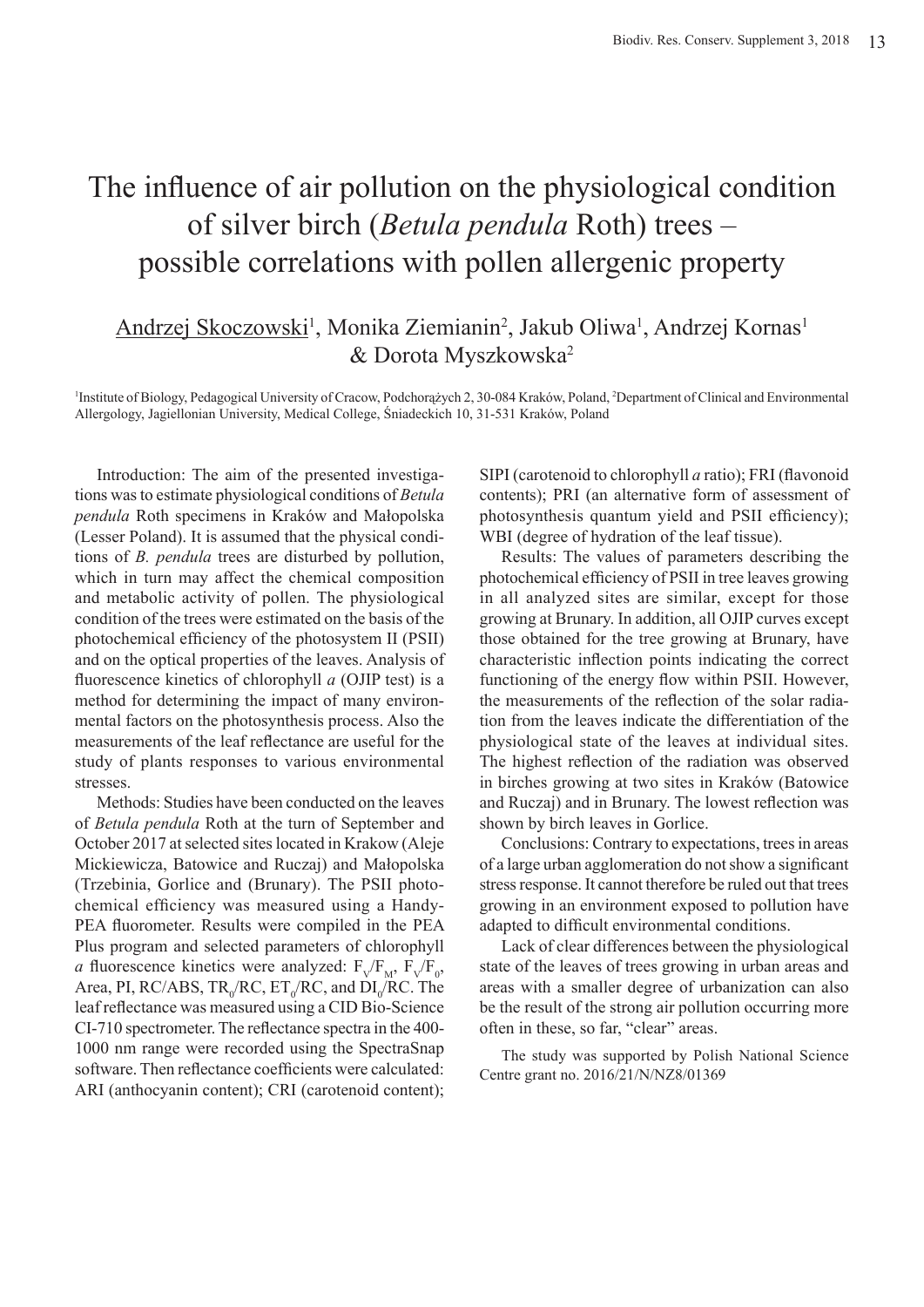## Electrophoresis of proteins in birch pollen extracts collected from locations of different pollution levels

#### <u>Monika Ziemianin', Jacek Waga<sup>2</sup>,</u> Dorota Myszkowska<sup>1</sup> & Ewa Czarnobilska<sup>1</sup>

1 Department of Clinical and Environmental Allergology, Jagiellonian University Medical College, Śniadeckich 10, 31-531 Kraków, Poland, 2 Institute of Plant Physiology, Polish Academy of Sciences, Niezapominajek 21, 30-239 Kraków, Poland

Introduction: The epidemiological data indicate, that the patients manifest the pollen allergy symptoms more frequently in polluted regions, than in the areas of a potential pollution free air. It is thought, that the main reason for this situation is the influence of pollutants on plant pollen by their deposition on the pollen surface, morphological changes of pollen wall and the interference into the allergenic protein structures. The aim of the study was to determine the protein composition in *Betula pendula* pollen collected at the 20 sites in the Lesser Poland region.

Methods: Pollen material was collected from 60 *B. pendula* specimens growing in more or less contaminated environments in Lesser Poland in April, 2017. Protein composition was analyzed by SDS-PAGE.

Results: The results of electrophoretic images indicate the complex structure of the analyzed proteins. Among the over a dozen fractions and protein subunits separated by SDS-PAGE, 11 proteins were carried out by a detailed densitometry analysis, because these corresponding bands were characterized by the highest quality in terms of the sharpness and the intensity of their staining. The estimation of molecular masses of individual protein fractions compared to standard proteins (HMW and LMW of wheat glutenin), showed a

wide range of variation (from a dozen to over 150 kDa). The comparison of obtained results with the research of other authors allowed us to identify protein bands corresponding to the main allergens of birch pollen. They are: protein of MW=17 kDa, probably Bet v1; protein of MW=14 kDa, probably Bet v2; proten of MW=33 kDa, probably Bet v6 and protein of MW=20 kDa, probably Bet v7.

The analyzed samples were characterized by an almost identical pattern on electrophoretic images. However, a clear differences in the intensity in staining of individual fractions were observed for both samples collected within one environment, as well as for those coming from different environments, as estimated on the basis of densitometry analysis. This proves a significant variation in the protein content concerned in the subunits. The largest differences were observed in case of HMW proteins, in particular for 100 kDa and 150 kDa proteins (samples collected in Nowa Huta), which differed two and three times, respectively. A one year research result suggests that the differences in electrophoretic images can be conditioned by both genetic and environmental factors.

The study was supported by the grant of the National Science Centre, No 2016/21/N/NZ8/01369.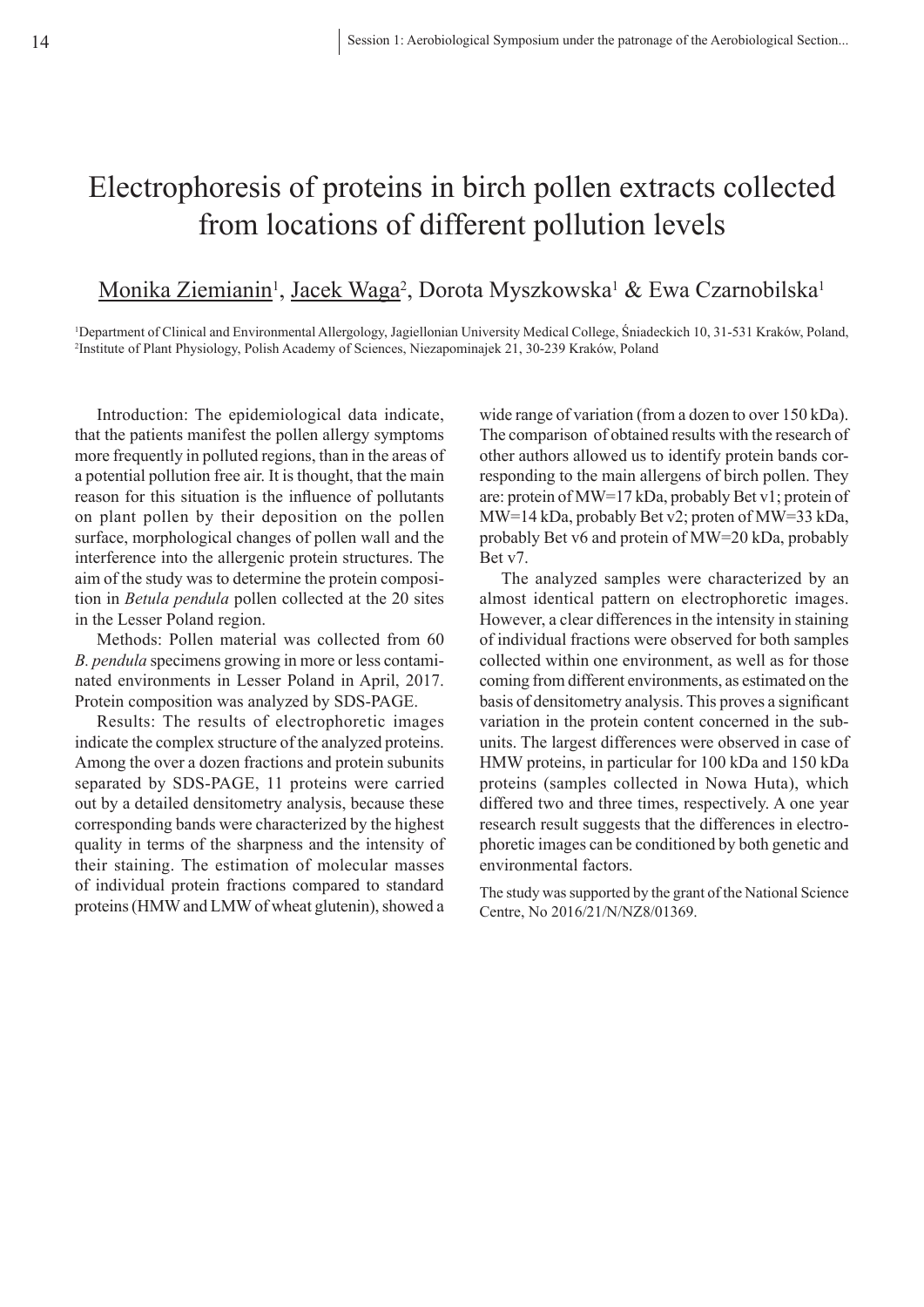## Application of the allergenicity index to assess the impact of urban greenery on sensitized people

#### Idalia Kasprzyk, Tomasz Wójcik, Paloma Cariñanos, Katarzyna Borycka & Agata Ćwik

1 Department of Ecology and Environmental Biology, Faculty of Biology and Agriculture, University of Rzeszów, Zelwerowicza 4, 35‑601 Rzeszów, Poland, <sup>2</sup> Department of Natural Sciences, Faculty of Physical Education, University of Rzeszów, Cicha 2A, 35-326 Rzeszów, Poland, 3 Department of Botany, Faculty of Pharmacy, Campus de Cartuja, University of Granada, 18071 Granada, Spain, <sup>4</sup> IISTA-CEAMA, Andalusian Institute for Earth System Research, University of Granada, Granada, Spain, <sup>5</sup> Department of Agrobiology and Environmental Protection, Faculty of Biology and Agriculture, University of Rzeszów, Zelwerowicza 4, 35-601 Rzeszów, Poland

Introduction: One of the factors positively affecting the quality of life of urban residents is the green infrastructure. However, more and more often the negative impact of urban greenery is pointed out, inter alia, through the excessive exposure to allergenic pollen of plants. Until recently, this effect was indirectly assessed comparing pollen concentrations in the air to the urban vegetation as well as by examining the allergic flora of a given region. Cariñanos et al. (2014) proposed the Index of Allergenicity of Urban Green Spaces  $(I<sub>UGZA</sub>)$ that considers biological features of plants and biometric parameters of tree crowns and the volume of turf. Index describes the potential risk for allergenic people posed by the vegetation. The biological parameters: type of pollination and its duration, allergenicity of pollen are expressed on a scale from 0 to 3. The crown volume is calculated using the standard mathematical formulas taking into account the height of the crown, two perpendicular diameters, and the shape of the crown. Assuming turf height to be 0.25m, its volume is calculated.

Methods: The assessment of the impact of urban parks was carried out in Rzeszów, in the warm temperate climate zone, in parks of various types: a downtown park, a landscape-like park, and a peripheral park.

Results: The following trees were most frequently found: *Betula pendula*, *Quercus rubra*, *Fraxinus excelsior*, *Acer platanoides*, *Picea pungens,* and *Tilia cordata*. The first three are characterized by a high allergenicity potential*.* Parks clearly differ in allergenic potential. The value of  $I_{UGZA}$  is strongly influenced by the number of oaks and silver birch trees and the volume of their crowns. The value of the index negatively correlates with the surface of alleys, lawns and shrubs. The volume of ash and maple crowns, the number of trees and the volume of turf are weakly related to the  $I_{\text{UGZA}}$  value. It was found that the landscape-like park does not pose a serious threat to their visitors.

Conclusion: The research on the park vegetation for the potential production of allergenic pollen of plants should be taken into account in planning the urban greenery. It is necessary to pay special attention to the plants growing near playgrounds, pergolas, i.e. where people stay for a long time.

#### Bibliography:

Cariñanos P., Casares-Porcel M. & Quesada-Rubio J. M. 2014. Estimating the allergenic potential of urban green spaces: A case-study in Granada, Spain. Landscape and Urban Planning 123: 134-144.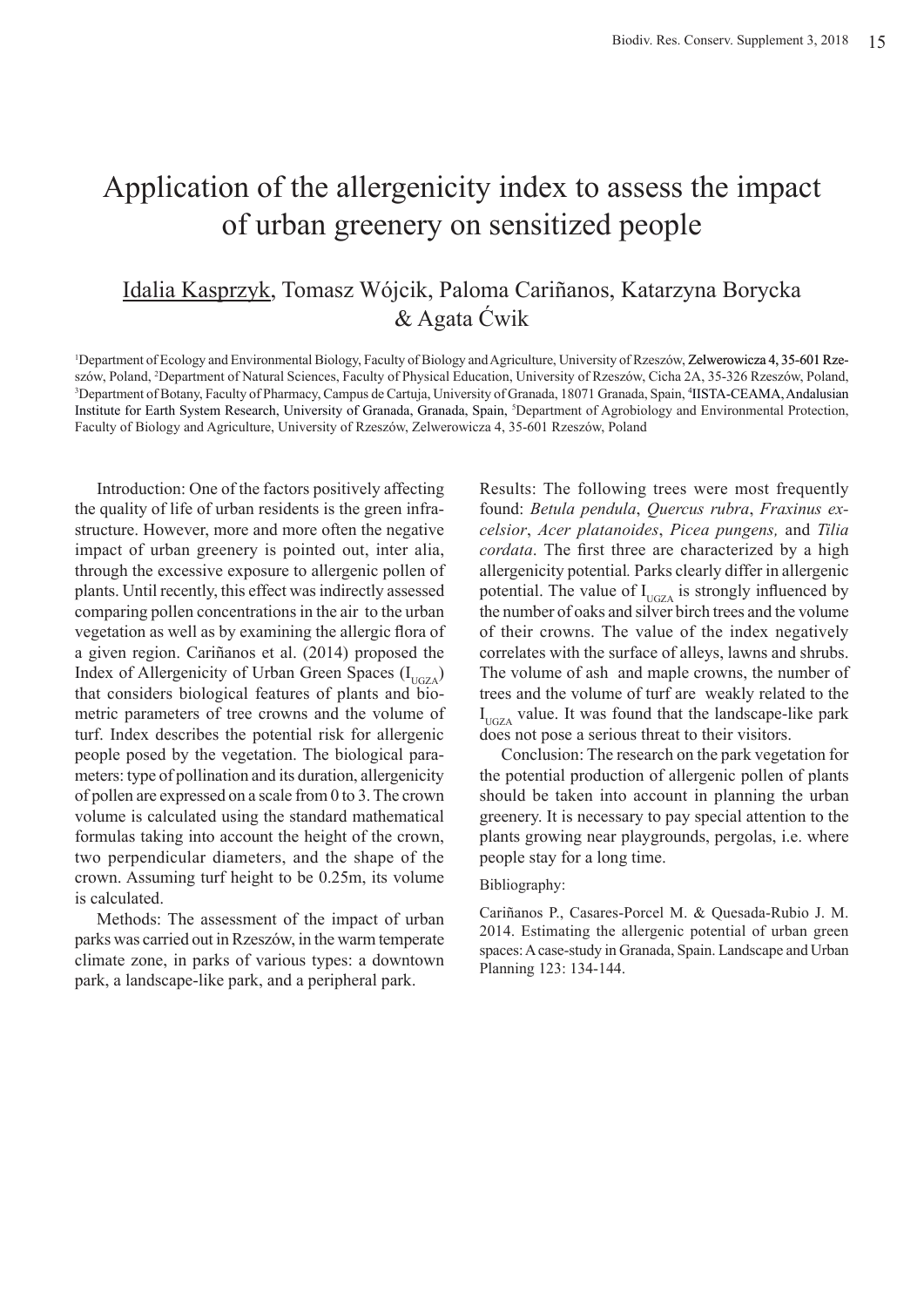# Comparison of the content of sporomorphs in the soil surface sample with the Tauber type trap collected in 2007 and 2017, at the Gronostajowa street site in Krakow

#### Joanna Bokalska-Rajba<sup>1,2</sup> & Dorota Nalepka<sup>2</sup>

<sup>1</sup>Doctoral Studies in Natural Sciences at the Polish Academy of Sciences in Kraków, <sup>2</sup>W. Szafer Institute of Botany, Polish Academy of Sciences, Lubicz 46, 31-512 Kraków, Poland

Introduction: In 2007 on a test site on the Gronostajowa street modern pollen rain to soil and to the Tauber type trap was examined. In 2017, the research was resumed on the same site. The aim of the work was to compare modern pollen rain to soil and to traps, quality and quantity comparison of sporomorphs and their reference to flora on the examined area. The test site is located in artificial forest sites (oak, larch, maple, young ash), and meadow (*Impatiens,* grasses, *Sanguisorba officinalis, Solidago*). Along the watercourse grows *Phragmites.*

Methods: In 2007 and 2017, surface samples of the soil were taken only (from to top layer, 5 cm in diameter and capacity  $1 \text{ cm}^3$ ). In the same years, on the same site the Tauber type traps collecting annual (from early spring to late autumn) pollen were placed. The material from soil and traps was subjected to acetolysis. The list of flora was made near examined sites during examined years.

Results: In each of examined samples, percentage of wind-pollinated taxa (*Pinus* and Poaceae) dominated. In 2017, pollen of *Ambrosia* attracts attention, only 0.66 and 0.7% (in the soil sample) but according to its strong allergic features, it is a relevant ingredient of pollen rain. It was not registered in 2007, maybe the plant grows around Krakow. The sample from the trap taken in 2017 is clearly different from the others by the highest percentage of *Fraxinus* pollen. Only young ash trees grow in the closest area.

Conclusions: Soil samples and a trap sample in 2007 are statistically similar. The sample from the trap taken in 2017is clearly different from the others. Windpollinated taxa are present the most but there are also present taxa growing in the area closest to the site.

The study was partly financed by the Statutory Research of W. Szafer Institute of Botany Polish Academy of Sciences.